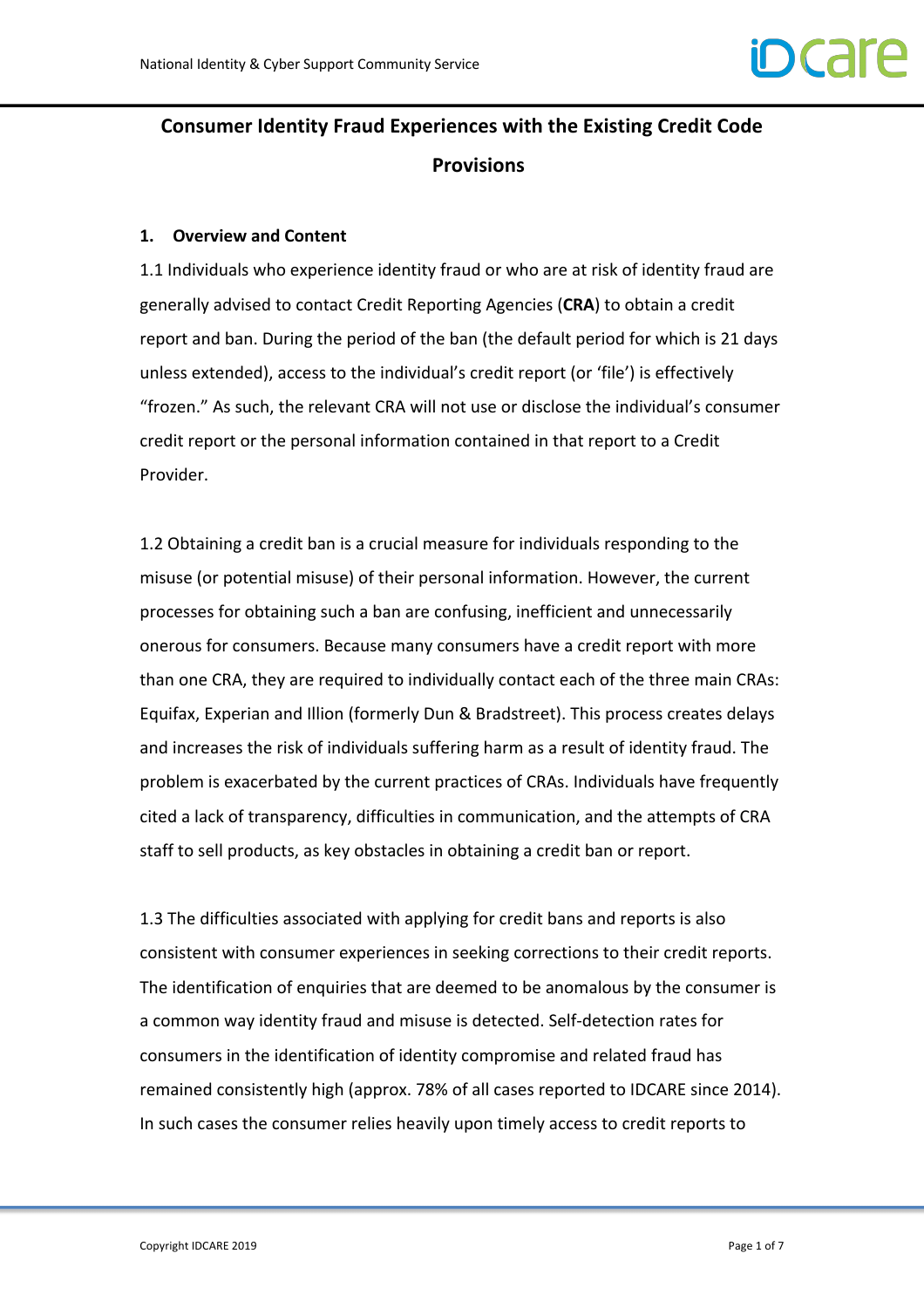identify entries that are indicators of fraud, and from there, seek any necessary corrections.

1.4 Like reports and bans, corrections are equally problematic. Because reports are issued by CRAs, consumers naturally seek corrections via these organisations. However, in many cases, the CRA will advise consumers to take the matter directly to the credit provider that appears as an entry on the report. Adding to the consumer's friction is unfamiliarity with the credit provider. Some credit providers are not directly connected with the organisation that the criminal has engaged, such as Esanda or Macquarie Finance, on behalf of a car dealership. This further adds to the convoluted nature of response for the consumer and the difficulties in correcting a situation that is not their doing.

#### **2. IDCARE**

2.1 IDCARE is Australia and New Zealand's national identity and cyber support service. It is a not-for-profit Australian charity that was formed to address a critical support gap for individuals confronting identity and cyber security concerns. IDCARE's primary service offering is a call centre staffed by specialist identity and cyber security counsellors and analysts who apply a human-centred approach to identity and cyber security. In the course of its practice, IDCARE has collected data from over 79,000 engagements from members across the Australian community since its launch in October 2014, including their dealings with CRAs. During this period, IDCARE referred approximately 11,400 consumers to CRAs in order to apply for a credit report and ban. In addition to these consumers, IDCARE received approximately 16,340 reports from consumers who had experienced credit misuse, that by inference, would have been captured as an enquiry on their credit report. This equates to approximately 460 engagements a week from consumers to IDCARE that would benefit from accessing their credit report, implementing a credit ban, and/or correcting entries on their report. Recently completed research that examined the journey of IDCARE clients over 12 months revealed that approximately a third of these consumers didn't complete their ban, report or correction activities because they felt the processes were too onerous, heightened them further, and/or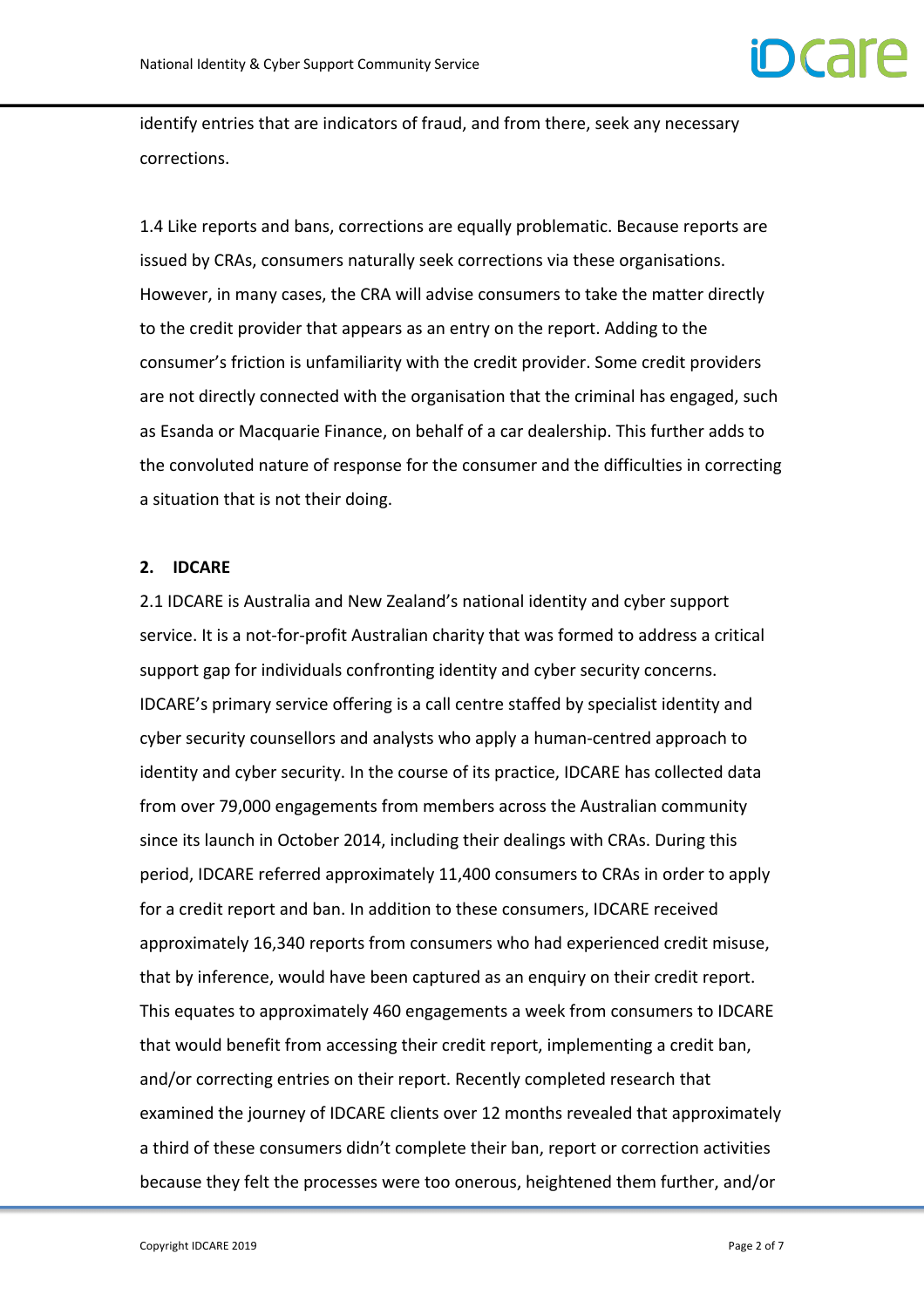

did not see why they should be the ones to invest the time into correcting when they weren't responsible for accepting the credit application from the criminal that impersonated them. On average consumers spent 23.1 non-consecutive hours responding to the misuse of their identity in order to obtain credit. This included broader system response efforts, including report and ban applications, as well as credit requests, police reports, and related prevention/response measures. Around 39% reported experiencing psychosomatic impacts from the response experience (stress, anxiety, sleep disruption, nausea etc). These impacts differed with the type of compromise and misuse the consumer had to respond to – crimes where remote access of their personal device was obtained by a criminal, cyber stalking, and relationship scams were recorded as amongst the most impactful response journeys.

2.2 These views, along with the broader data set, form the basis for the observations and analysis contained in this briefing.

#### **3. Consumer Experiences and System Performance**

3.1 For some individuals, a CRA is one of the first organisations they engage for assistance. In these instances, however, individuals have generally expressed frustration and dissatisfaction with the CRA's handling of the matter. When asked whether, given the choice, they would remain a customer with the relevant CRA, more than **85%** of individuals said no.

3.2 As a matter of course, IDCARE also requested victims of identity fraud to give a rating of the service and level of care they received from each organisation they contacted. IDCARE also undertakes "secret shopping" exercises every quarter across the credit providers and CRAs and measures organisational performance against a number of standard measures. These measures include relevance and accessibility of web content, call transfer counts, waiting time tests, provision of escalation content, and dependency measures on other organisations. These two independent measures are then combined to provide a score from 1-10, with 10 representing the highest level of consumer satisfaction, and 1 the lowest (akin to a Net Promoter Score). The average rating of the service provided by CRAs was 2.81 (from October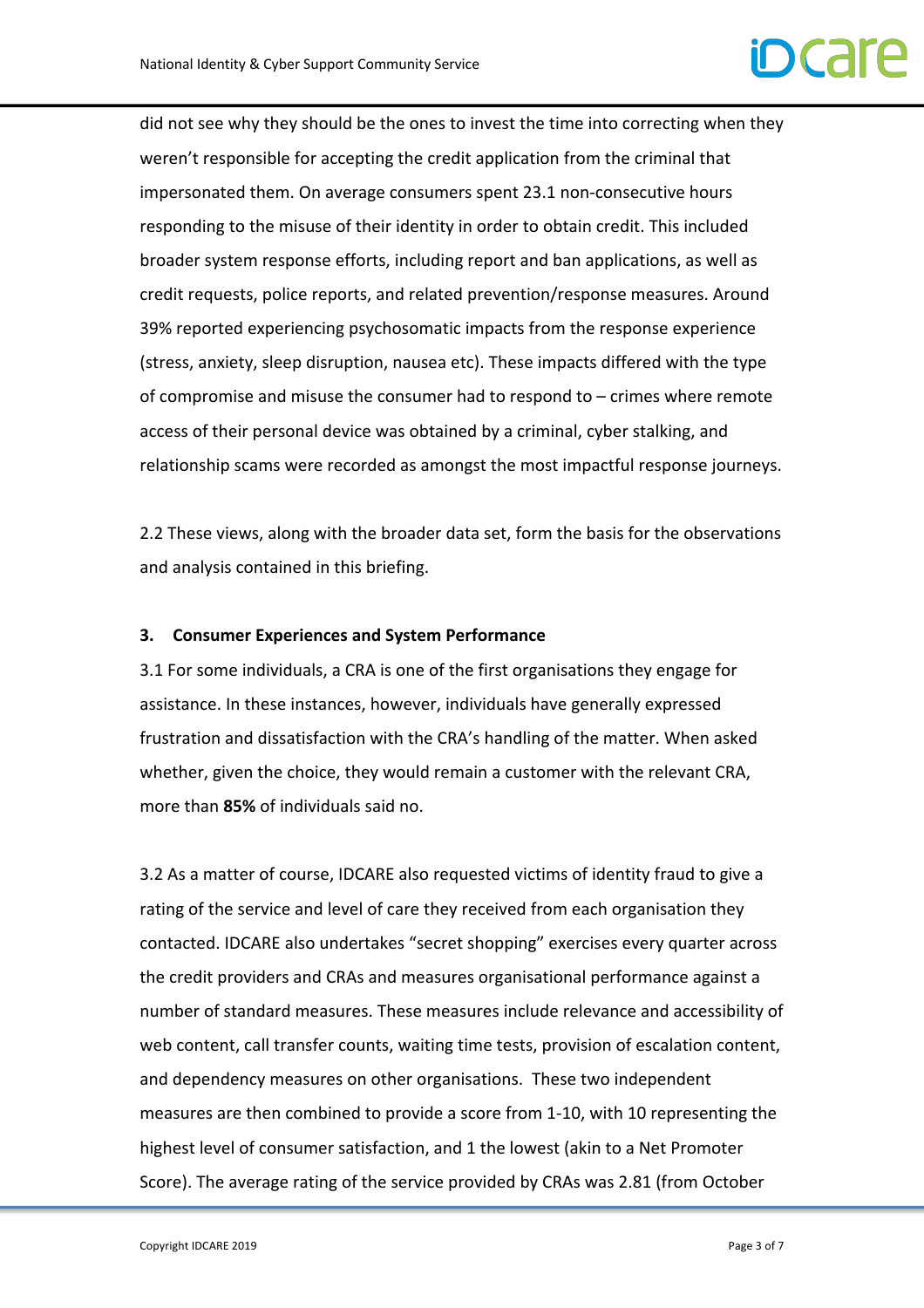2014 to December 2018). CRAs have consistently been the worst performers in terms of client engagement across all industries and sectors since 2014. In contrast, the same customers who engaged with CRAs were also asked to rate their experience with IDCARE on a scale of 1-10, with 10 representing the highest level of satisfaction, and 1 the lowest. The average consumer rating for IDCARE was 9.32 (from October 2014 to December 2018).

#### **4. Common challenges**

4.1 Victims of identity fraud highlighted fundamental inadequacies in the services provided by CRAs. Firstly, customers expressed frustration with being connected to overseas call centres. The language barrier created an additional obstacle to the resolution of their matter. One customer, for instance, remarked that his call was always redirected overseas and that he received conflicting information each time he contacted the call centre. Another found the call centre staff to be "difficult to understand" and the advice they provided "was not easy to follow." The second challenge that individuals encountered was getting through on CRAs' phone lines. This resulted in delays, which in turn increased the risk of individuals suffering harm as a result of personal information misuse. These delays also created further – and unnecessary – difficulty and frustration for individuals experiencing identity fraud.

4.2 The most common complaint, however, was with respect to the conduct of CRA staff, who were consistently identified as prioritising commercial interests over the needs of identity fraud victims. Many IDCARE customers commented on the efforts of CRA representatives to sell various services and products. In some instances, individuals were not informed of CRAs' free services and consequently were persuaded to purchase products offered by the agencies. One of the individuals who contacted IDCARE had experienced identity fraud after her driver's licence was stolen from her letterbox. She later discovered the fraud when she applied for a line of credit and was rejected due to bad debt. It was not until she contacted a CRA that she discovered that there were multiple accounts in her name. She expressed disbelief at the approach of the agency: "I cannot believe that I have to pay money to get protected." Another victim of identity fraud encapsulated the key issues,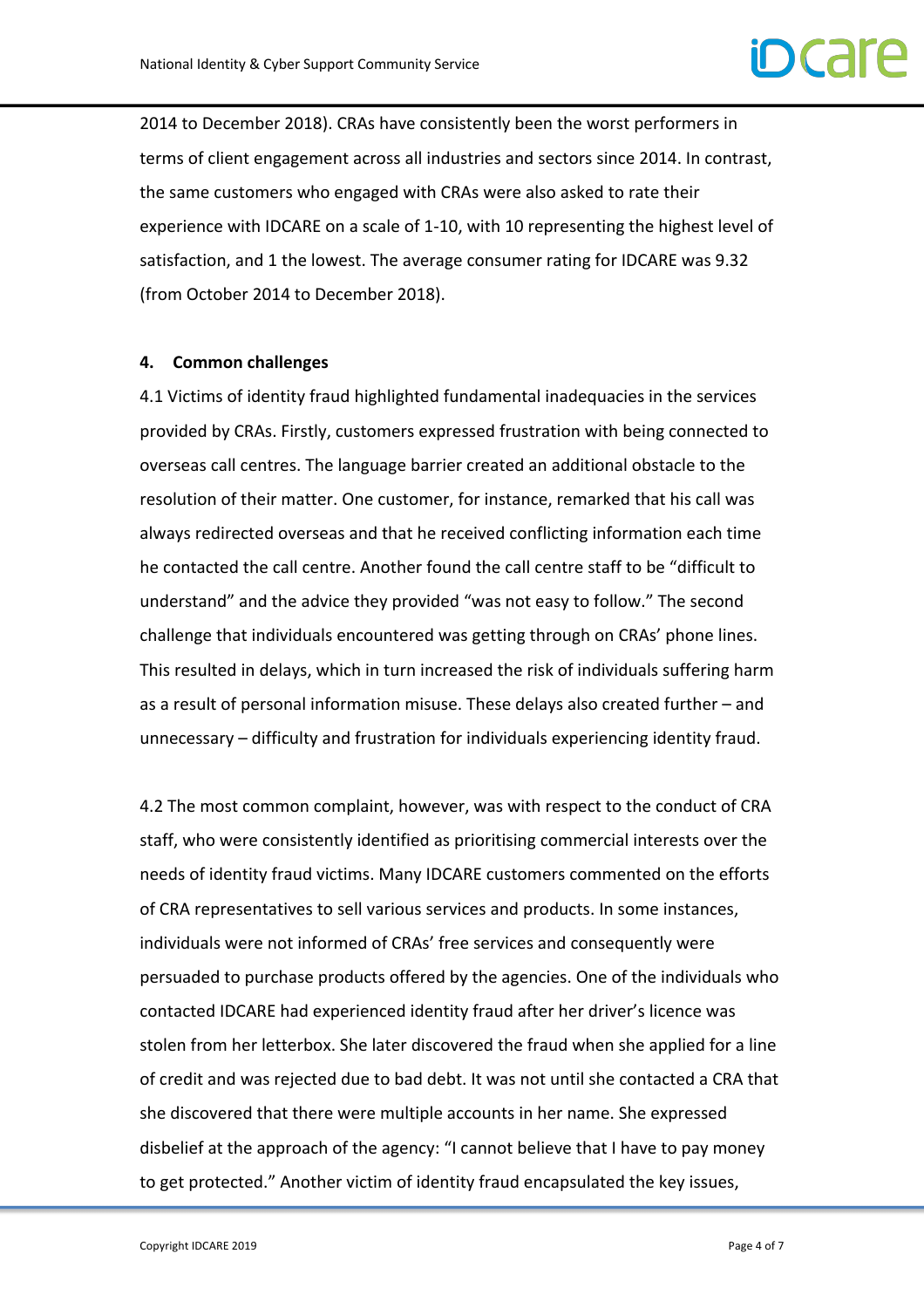# $\Gamma$

describing their experience with a CRA as a "nightmare": "I cannot understand their call staff, they are not helping and are blocking my request for a ban." After their interactions with one CRA, some individuals also remained unaware of the need to contact other CRAs to obtain a reporting ban. This put them at risk of further identity fraud.

4.3 Protecting children when they come of age from credit misuse is also problematic under the current system. CRAs are prohibited from creating reports or files on minors (individuals under 18 years of age). However, the compromise of identity information, and in particular, high risk credentials such as driver licences and passports can impact and does impact children. Criminals have shown a propensity to "wait it out" or sell stolen credential information to other criminals for future misuse. There does not appear to be a preventative measure, such as a ban option, for individuals when they come of age. A report needs to be in existence for a ban to be placed. The same issue extends to adults who do not have had a credit report (or file) with one CRA, and therefore cannot place a ban on a non-existent report. This favours criminals, who can wait until an individual turns 18 or does initiate a credit application with a credit provider that has a relationship with a CRA that previously has not had a credit report relating to that consumer. IDCARE provides disaster response assistance to the Commonwealth Government for Australians that are deceased or assumed deceased. For example, in the 12 months proceeding the MH17 disaster, IDCARE was engaged by the AFP to develop an identity protection framework on behalf of next of kin. It had become clear in that incident that Australians, including children, had experienced identity misuse within 72 hours of the plane crash. Australian children had online accounts set up in their name. Adults had experienced unauthorised credit card expenditure, and mobile phones and two-factor authentication in accessing accounts had been compromised.

#### **5. Emotional impact**

5.1 Customers' disillusionment with the process of obtaining a credit reporting ban was reflected in the language they used to describe their emotional state. Individuals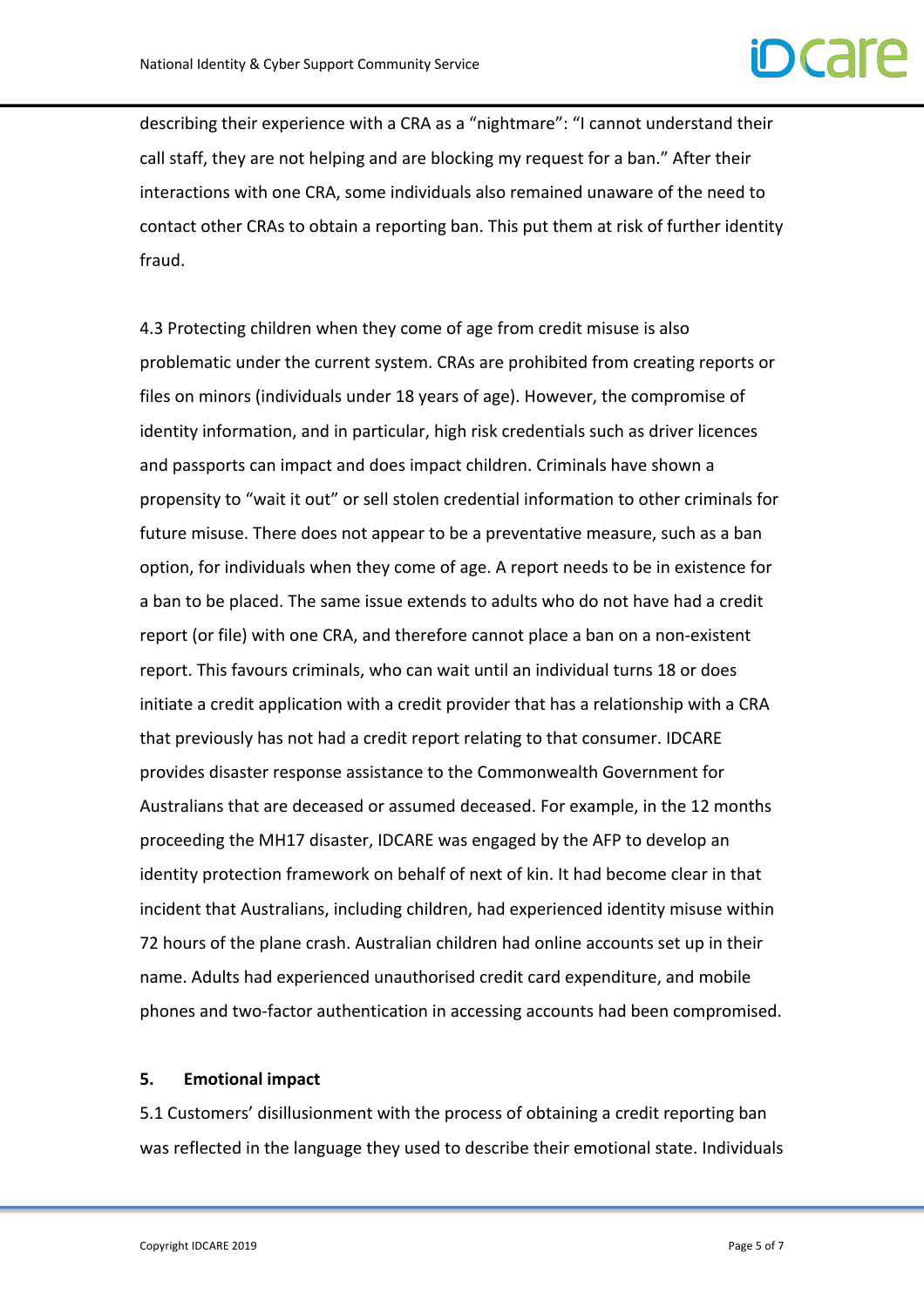most commonly described them self as feeling "overwhelmed" and "anxious." Several also felt "angry," "irritable," and "frustrated" by their experiences.

### **6. Enhancement Considerations**

6.1 When asked to identify the "ideal solution" to the problems they faced in protecting their identity a number of themes have emerged consistently over the last five years:

- 6.1.1 A call for IDCARE to assist consumers in coordinating amongst the CRAs their application for reports, bans and corrections related activities. This has been a common theme from both consumers and has been the subject of discussions between the CRAs and IDCARE for some time. This could be established through IDCARE taking on the responsibility for customer KYC and connecting via API to each of the CRAs online application processes. Agreed workflows would determine whether each individual CRA then communicates directly with the consumer or via a hub / interface managed at IDCARE. Experian has suggested that CORREX could be applied for this purpose and Equifax in 2015-16 suggested that IDCARE could subscribe to their own platform. This enhanced consumer process would require IDCARE, as an NFP charity, to cover its costs only and work with the CRAs to develop an appropriate investment/cost recovery model.
- 6.1.2 An abolition of the 21-day initial credit ban period and a shifting of this to a model whereby the consumer determines the period of time a ban should be in place. This shift would allow consumers to "switch-on" their credit report when they seek credit. Such a model would necessitate the latent capture of key credit scoring data, but during the ban period, such data would not be available to credit providers.
- 6.1.3 Explicit guidance and compliance with ban, report and corrections processes is required to give consumers certainty. If a correction is